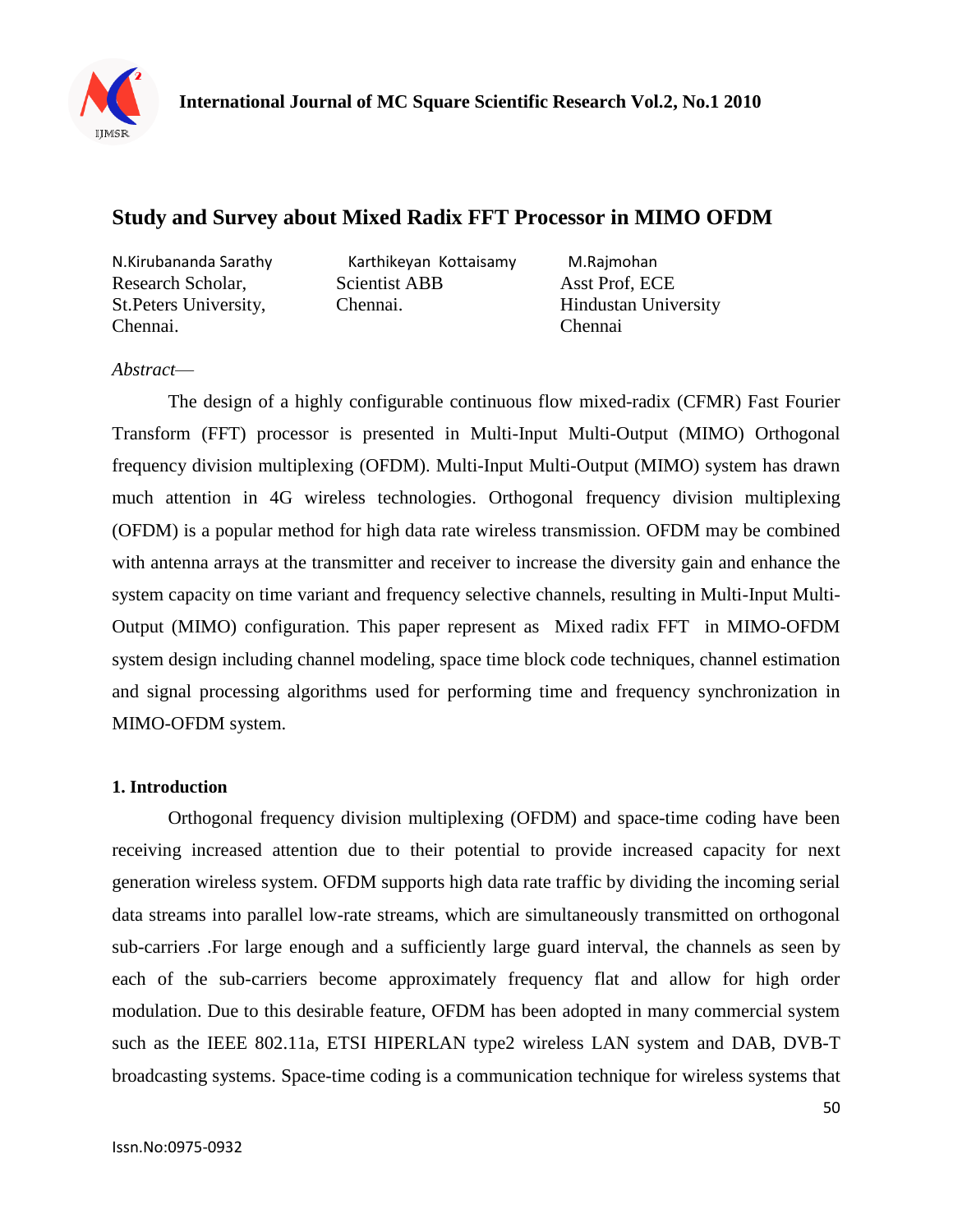

realizes spatial diversity by introducing temporal and spatial correlation into the signals transmitted from different transmits antennas. Many space-time trellis and block codes have been proposed for flat fading channels. Most significantly, Alamouti discovered a very simple spacetime block codes (STBC) for transmission with two antennas guaranteeing full spatial diversity and full rate. It lends itself to very simple decoding and has been adopted in third generation (3G) cellular systems such as W-CDMA. Recently many literatures proposed Space-time block coding schemes applicable to OFDM systems based on the Alamouti scheme . When channel can be assumed to be approximately constant during to consecutive OFDM symbol durations, the Alamouti scheme is applied across two consecutive OFDM symbols and is referred to as the Alamouti STBC-OFDM or simply A-STBC-OFDM. The combinations of the Multiple- Input Multiple – Output (MIMO) signal processing with orthogonal frequency – division multiplexing (OFDM) communication system is considered as a promising solution for enhancing the data rates of the next generation wireless communication systems operating in frequency-selective fading environment the high Throughput Task Group which establishes IEEE 802.11n standard is going to draw up the next generation wireless local area network (WLAN) proposal based on the 802.11a/g which is the current OFDM-based WLAN standards. The IEEE 802.11n standard based on the MIMO-OFDM system provides very high data throughput rate from the original data rate 54 Mb/s to the rate in excess of 600 Mb/s because the technique of the MIMO can increase the data rate by extending an OFDM-based system. However the IEEE 802.11n standard also increase the computational and hardware complexities greatly, compared with the current WLAN standard. It is a challenge to realize the physical layer of the MIMO-OFDM system with minimal hardware complexity and power consumption. The FFT/IFFT processor is one of the highest computational complexity modules in the physical layer or the IEEE 802.11n standard .If employing the traditional approach to solve the simultaneous multiple data sequences, several FFT processors are needed in the physical layer of a MIMO OFDM system. Thus the hardware complexity of the physical layer in MIMO OFDM system will be very high. This paper proposes as FFT processor with novel multipath pipelined architecture to deal with the issue of the multiple data sequences for MIMO OFDM applications. The 128/64 FFT with 1-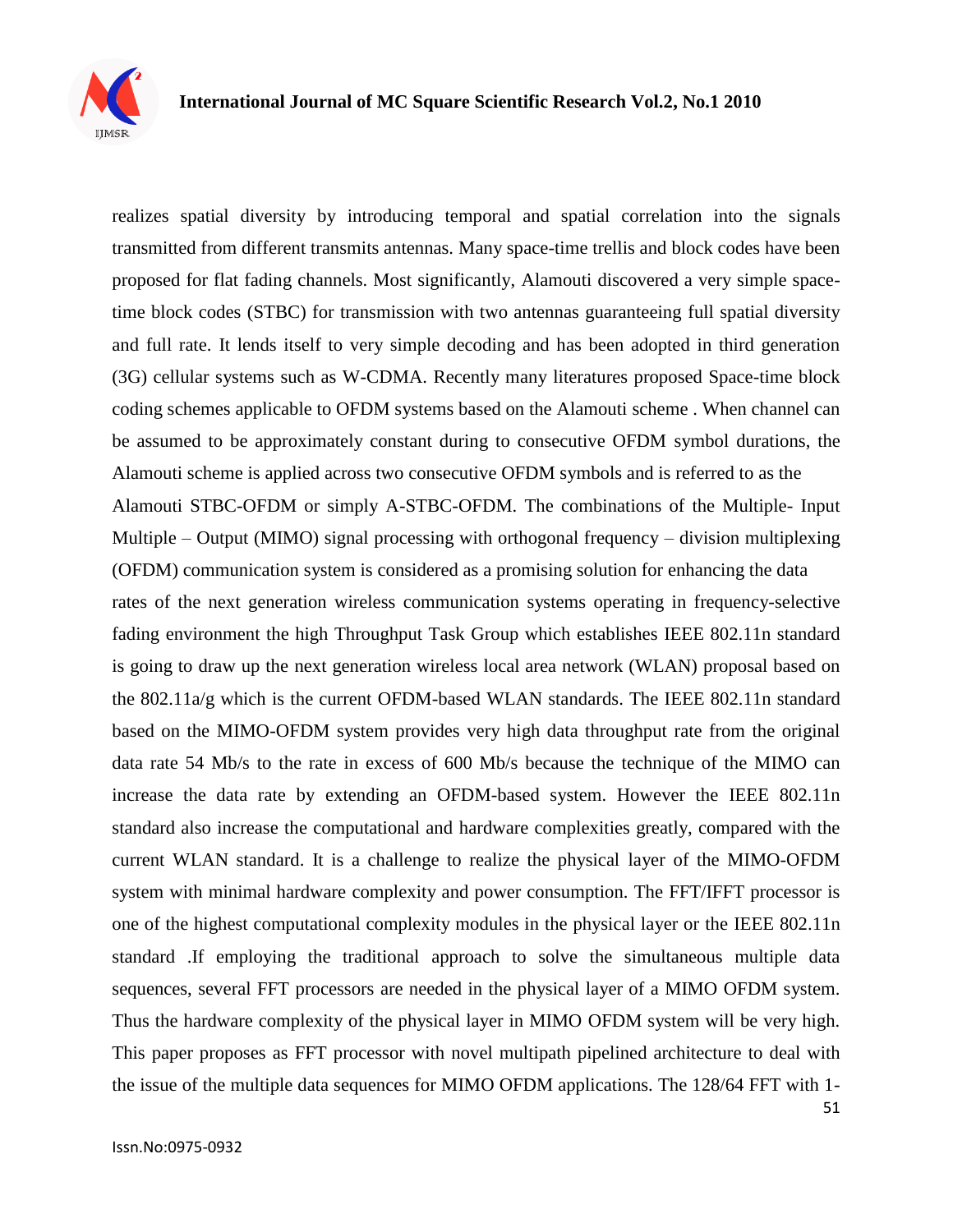

4 simultaneous data sequences can be supported in our proposed processor with minimal hardware complexity. Furthermore, the power consumption can also be saved by using higher radix FFT algorithm.

## 2 ARCHITECTURAL OVERVIEW of FFT

Figure 1 highlights the basic memory-based continuous flow architecture where data streams are multiplexed between the processor I/O and the PE whose core computational unit is the mixed-radix FFT butterfly. As an example, I/O communicating to Memory Bank 1 will block communication between the FFT PE and Memory Bank 1. The FFT PE reads and writes to Memory Bank 2 instead. When Memory Bank 1 is full of new data, the FFT PE can begin reading and working on the data stored there. The I/O is then blocked from writing to Memory Bank 1 and must now write to Memory Bank 2.The FFT processing element thus alternates between memory banks, and as long as new data are sent to the non-active memory bank (i.e.,



Fig. 1. FFT processor block diagram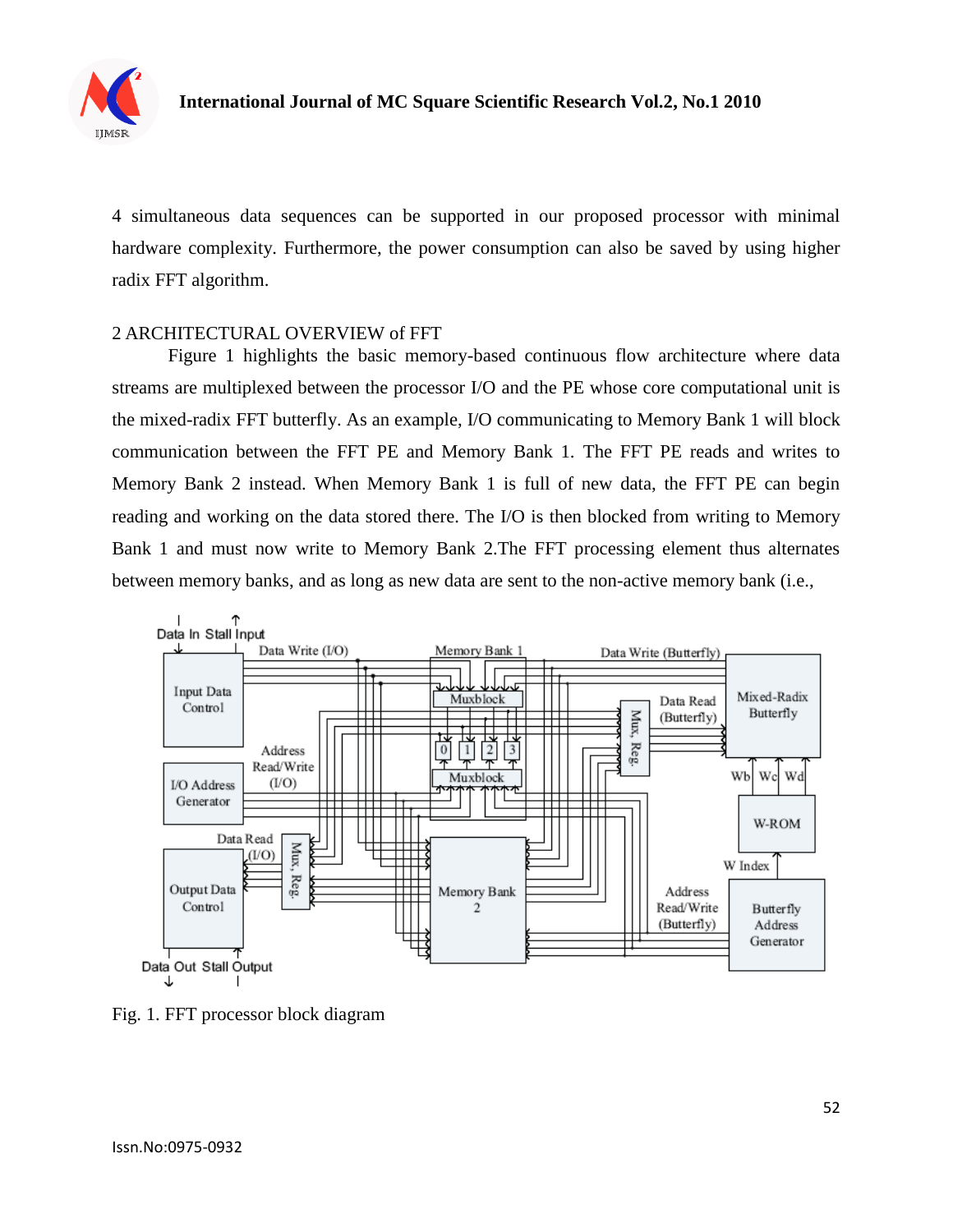

the bank not being used by the PE), memory starvation is avoided and continuous operation of the PE occurs, maximizing the throughput of the FFT processor [16]. Notice that in order for the butterfly to read input data and write output data simultaneously, dual-port SRAMs are required. Similarly, the same argument can be said for the processor I/O. Continuous operation on a memory bank of only size *N* necessitates that the address generation and control guarantee that no address conflicts occur during simultaneous read/writes. The in-place address generation scheme adopted by the processor is further described in Section III. For a radix-*r* butterfly, we require *r* memory subbanks to read and write data to and from the butterfly. As shown in Fig. 1, a radix-4 butterfly must read its four inputs *A*, *B*, *C*, and *D* from the memory bank while writing to memory its four outputs: *U*, *V*, *X*, and *Y*. Our processor contains a single radix-4/-2 mixedradix (MR) butterfly composed of three complex multipliers, 12 complex adders,

and rounding logic. The butterfly input and output utilizes 16-bit real and 16-bit imaginary data, for a combined 32-bit complex FFT word width. The processor calculates FFTs varying in size from 16- to 4096-point. Thus, for FFTs of length  $N = 2r$  with  $r$  even (i.e., integer powers of 4), the butterfly performs standard radix-4 computations throughout the entire FFT. For *r* odd (i.e., *N* = 32, 128, 512, 2048) the butterfly functions as a radix-4 butterfly for the first (*r* − 1)/2 stages, and then switches mode to a radix-2 butterfly for the final stage. The base radix-4 butterfly can be easily turned into a radix-2 butterfly if we take the following two equations from Fig. 1,

$$
X = A - B W b + C W c - D W d (1)
$$

*Y* = *A*+*iBWb* −*CWc* −*iDWd* (2)

and set inputs *B* and *D* to zero [15].

In theory, radix-4 computations like those shown in Eq. 1 and Eq. 2 can grow larger than a factor of four due to the possibility of the input data having a range outside the unit circle on the realimaginary complex plane. The butterfly by default only shifts the output data by two, but the user can chose to configure the butterfly to be conservative and shift the output data by four. This, however, causes a potential reduction in accuracy. Over the course of several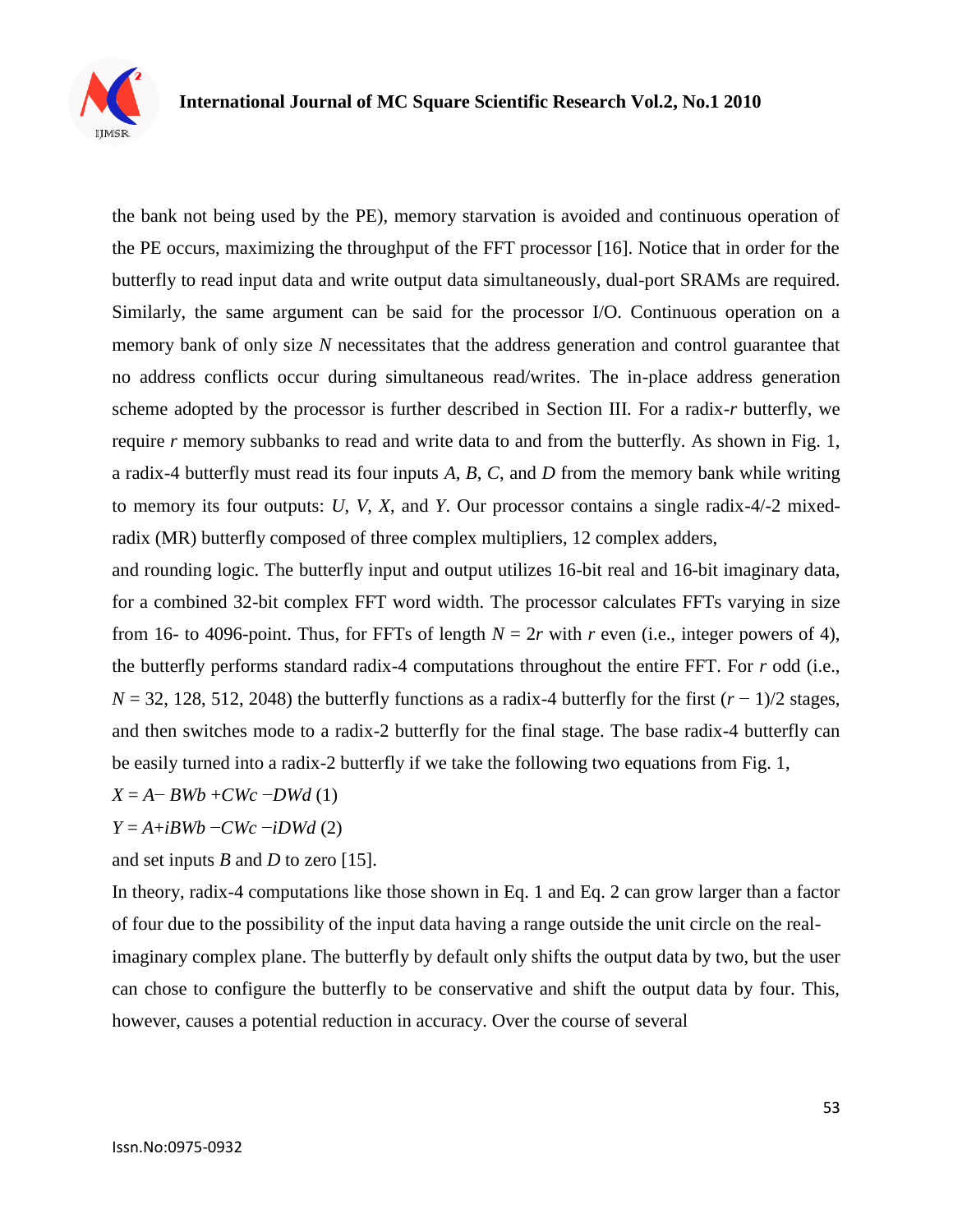



Fig.2. A continuous flow memory based FFT processor architecture

Fig. 2. A continuous flow memory based FFT processor architecture thousand simulations with random data, overflow has not occurred, so the possibility of overflow will likely appear only under degenerate cases. If overflow does occur while in the default shift-by-2 mode,the data are then saturated accordingly. The architecture also supports block floating point (BFP) tracking. Therefore, by grouping data to one "exponent," the maximum number of bits is preserved by shifting away the minimum number of redundant bits within that group of data. With BFP, the Signal to Quantization Noise Ratio (SQNR) of a 1024-point FFT can improve over 200%. Figure 2 shows the final architecture of our FFT processor, which is composed of an I/O subgroup and a FFT subgroup, both centered around two memory banks. The I/O subgroup mainly contains the I/O controllers. The FFT half consists of the address generator, twiddle factor ROM (W-ROM), and the MR butterfly. Each memory bank is composed of simple mux logic and four 1024-word SRAM modules.

## 3. MIMO OFDM

The growing demand of multimedia services and the growth of Internet related contents lead to increasing interest to high speed communications. The requirement for wide bandwidth and flexibility imposes the use of efficient transmission methods that would fit to the characteristics of wideband channels especially in wireless environment where the channel is very challenging. In wireless environment the signal is propagating from the transmitter to the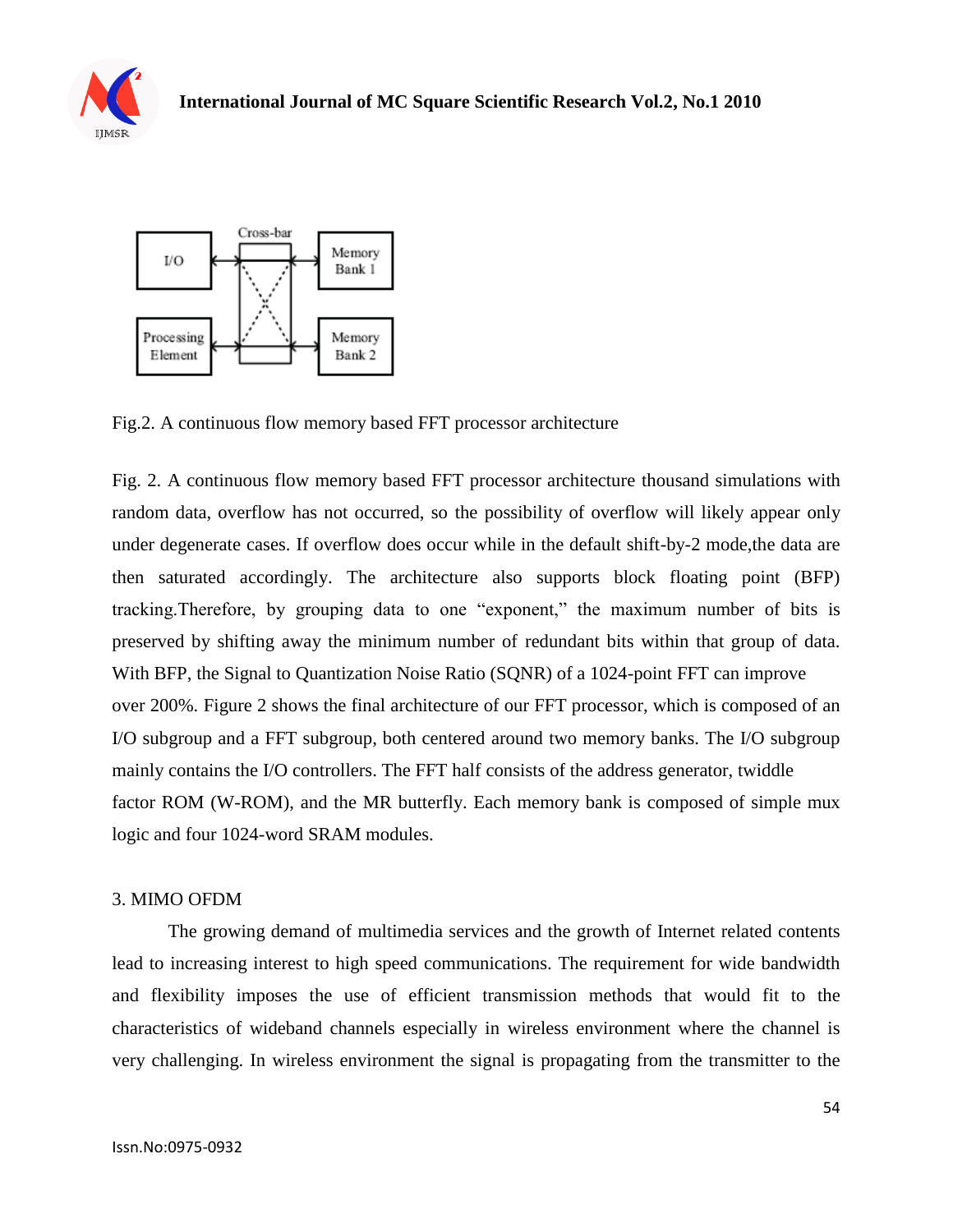

receiver along number of different paths, collectively referred as multipath. While propagating the signal power drops of due to three effects: path loss, macroscopic fading and microscopic fading. Fading of the signal can be mitigated

by different diversity techniques. To obtain diversity, the signal is transmitted through multiple (ideally) independent fading paths e.g. in time, frequency or space and combined constructively at the receiver. Multiple input- multiple-output (MIMO) exploits spatial diversity by having several transmit and receive antennas. However the paper "MIMO principles" assumed frequency flat fading MIMO channels. OFDM is modulation method known for its capability to mitigate multipath. In OFDM the high speed data

stream is divided into Nc narrowband data streams, Nc corresponding to the subcarriers or subchannels i.e. one OFDM symbol consists of N symbols modulated for example by QAM or PSK. As a result the symbol duration is N times longer than in a single carrier system with the same symbol rate. The symbol duration is made even longer by adding a cyclic prefix to each symbol. As long as the cyclic prefix is longer than the channel delay spread OFDM offers intersymbol interference (ISI) free transmission. Another key advantage of OFDM is that it dramatically reduces equalization complexity by enabling equalization in the frequency domain. OFDM, implemented with IFFT at the transmitter and FFT at the receiver, converts the wideband signal, affected by frequency selective fading, into N narrowband flat fading signals [1] thus the equalization can be performed in the frequency domain by a scalar division carrierwise with the subcarrier related

channel coefficients. The channel should be known or learned at the receiver. The combination MIMO-OFDM is very natural and beneficial since OFDM enables support of more antennas and larger bandwidths since it simplifies equalization dramatically in MIMO systems. MIMO-OFDM is under intensive investigation by researchers. This paper provides a general overview of this promising transmission technique.

The general transceiver structure of MIMO-OFDM is presented in Fig. 3. The system consists of N transmit antennas and M receive antennas. In this paper the cyclic prefix is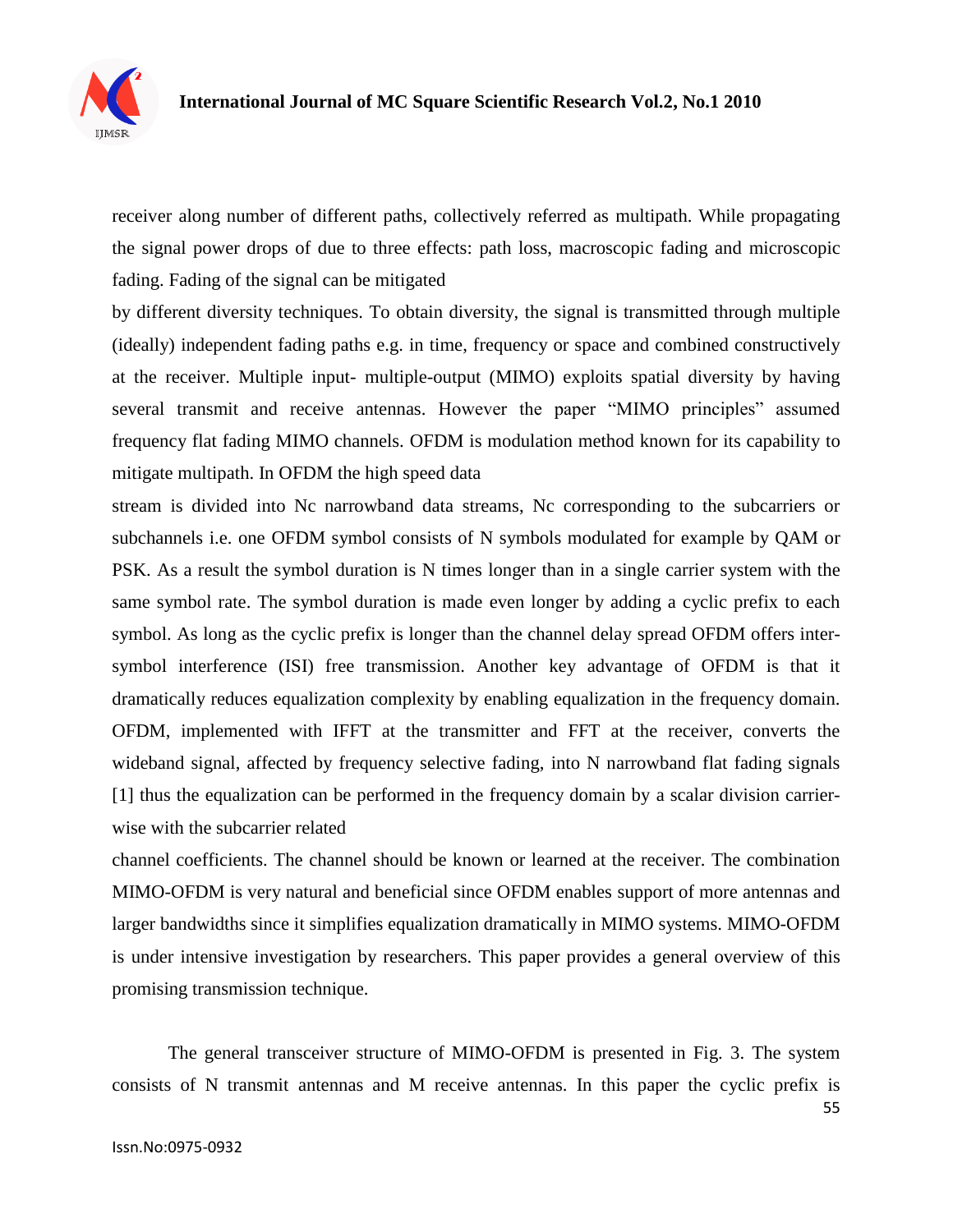

assumed to be longer than the channel delay spread. The OFDM signal for each antenna is obtained by using inverse fast Fourier transform (IFFT) and can be detected by fast Fourier transform (FFT). The received MIMO-OFDM symbol of the n:th subcarrier and the m:th OFDM symbol



Fig 3 MIMO-OFDM transceiver

## 4. CONCLUSION

MIMO and MIMO-OFDM are very hot topics of current research. The informationtheoretic performance limits, particularly in the multiuser context and space time code and receiver design have attracted significant research interest. OFDM is an effective technique to combat multi-path delay spread for wideband wireless transmission. OFDM with multiple transmit and receive antennas form a MIMO system to increase system capacity.

## **Reference**

[1] A. Paulraj, R. Nabar, D. Gore: Introduction to Space-Time Wireless Communications, Published May 2003, ISBN: 0521826152

[2] V.D.Nguyen, M.Pätzhold, "Frequency domain interference cancellation for MIMO-OFDM systems" Proc. 9th International OFDM-Workshop, Dresden, Germany, 15. - 16. Sept. 2004, p. 114–117.